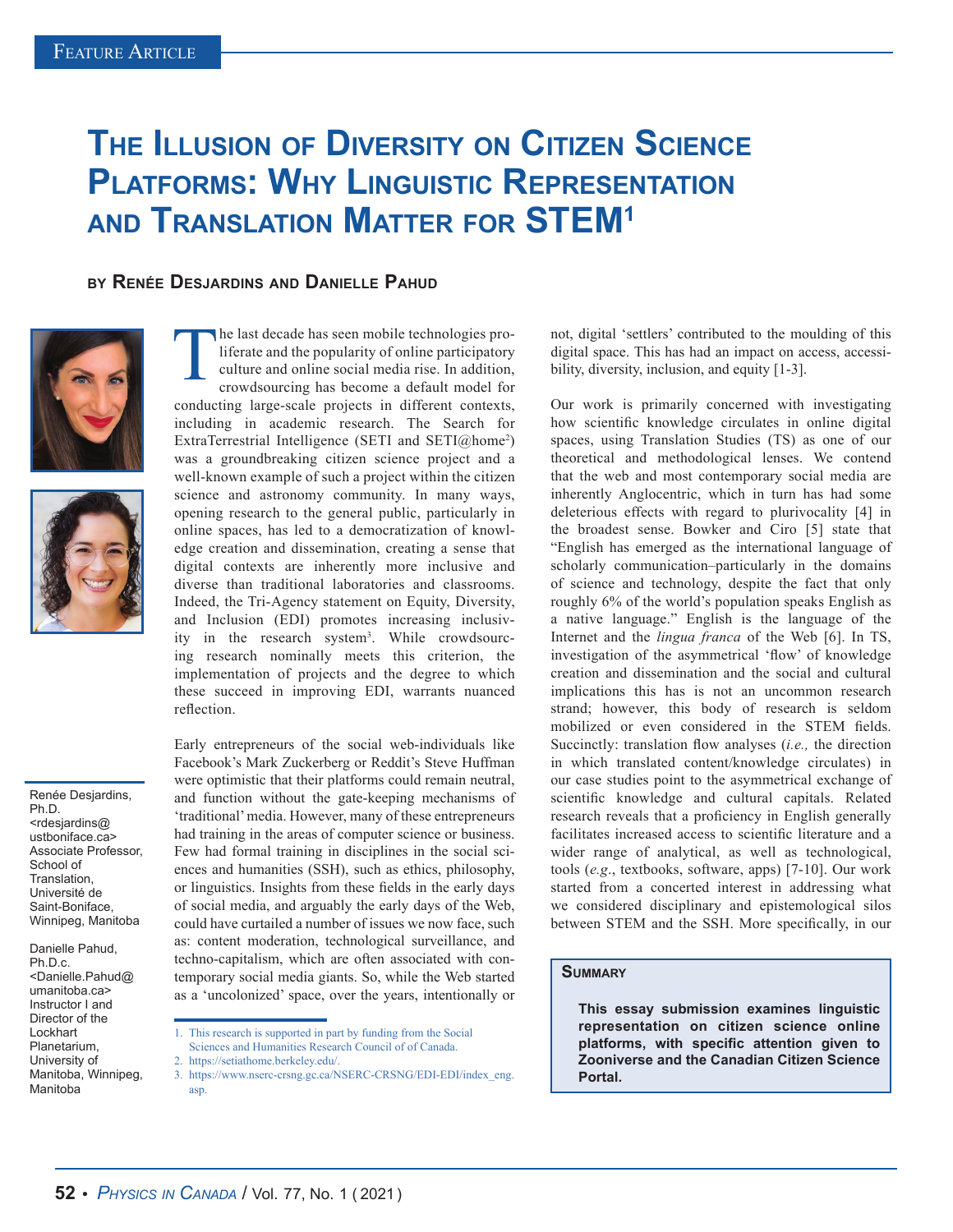SSHRC4 -funded research, we sought to examine a particular instance of where social media, crowdsourcing, STEM, and linguistic (in)justice intersect: online citizen science. In doing so, we hope to inform best practices in online citizen science project development and deployment.

Citizen science is defined as "a form of research collaboration involving members of the public in scientific research problems to address real-world problems" [11]. Fundamentally, citizen science is premised upon all lay citizens being able to contribute meaningfully to the scientific process. As technology has evolved, many of the STEM disciplines have turned to the general public's interest in and willingness to participate in largerscale scientific projects. In the research that our team collected and reviewed, it appeared that English citizen science literature implicitly assumed English proficiency among online users, failing to problematize this assumption explicitly: let us recall that only 6% of the world's population reports English to be their native language. Said differently, for 94% of the world's population, any interaction requiring English means varying levels of (self-, automated, and/or external) translation and interpretation. While digital and mobile technologies can help dismantle hierarchies and remove barriers to access, thus amplifying marginalized voices within citizen science work in STEM, we noted that explicit strategies to foster increased *linguistic*  diversity related to citizen science initiatives remain limited. In short: if citizen science projects are conceptualized, programmed, and deployed using only English, does this truly mean all laypeople can contribute equally? And if not, what do we stand to lose from epistemological, empirical, and qualitative perspectives?

To address these questions, we focused our analysis on two citizen science social platforms (for more on how citizen science platforms are considered social and participatory media, see [10]): Zooniverse and Canada's Citizen Science Portal. We selected Zooniverse as it is ostensibly the most popular<sup>5</sup> citizen science platform, hosting both SSH and STEM projects, and Canada's Citizen Science Portal afforded readily accessible Canadian content. By examining more than one platform, we were also able to conduct comparative analyses.

We monitored Zooniverse on a monthly-basis over a two-year period (May 2018-July 2020), tracking active, paused, and finished citizen science projects across the disciplinary spectrum (Zooniverse hosts both STEM and SSH projects) and analyzing, when applicable, translation flows. We established a list of criteria that would help us identify translated projects and multilingual project features, including multilingual menus/buttons/ tabs, embedded machine translation features, bilingual or multilingual prompts, research team profiles *(e.g.,* bilingual or

multilingual project coordinators), external social accounts on platforms like Facebook or Twitter that published in more than one language, etc. Our research assistants, Racky Diallo (Université de Saint-Boniface) and Neil Doerksen (University of Manitoba) compiled preliminary data and used Python<sup>6</sup> to generate data visualizations. Our initial hypothesis was that inherent Anglocentrism underpinned Zooniverse despite some of the efforts it claimed to have put in place to promote linguistic diversity. While project builder templates enable translation, our data shows that only a limited number of projects were available multilingually over the two-year study period. Moreover, we noted that in a majority of cases, English was the point-of-entry language and default project ecosystem language throughout Zooniverse. However, data from 2020 (January to July) suggests that linguistic diversity and translated projects are on the rise: in January 2020, 3.8% (9/232) of Zooniverse's project catalog was available multilingually or had translation features. In July 2020, this percentage increased to 8.9% (24/269). Our data also showed that the number of languages into which projects were translated (which ranged between 10-15 different languages on a monthly basis throughout 2018- 2020) tended to be languages from the Global North, including Spanish, French, Dutch, and Portuguese among others; *i.e.,* languages considered to be central (see [12] for terminology related to the positioning of languages according to a gravitational model). That said, our analyses indicate that July 2020 had an uptick in language diversity, with Kannada being one example of a language outside the Global North. Our Zooniverse analysis did not indicate the use of or translation into/out of any Indigenous languages from North America. This is worth pause: when we consider that some of the land on which citizen science projects are conducted and the histories some projects invoke, this lack of linguistic representation has symbolic importance, and, in some cases real-world effects.

One of the major differences between the projects that appear on Canada's Citizen Science Portal, in comparison with Zooniverse, is that a relative degree of translation is often a mandatory project and platform feature — mandatory from the standpoint of research funding, but also from the standpoint of public sector communication in Canada.7 This means that at a minimum, all active project descriptions (28 as of July 2020) on the portal main page are available in the country's two official languages (English; French), even if some of the project ecosystems are in fact unilingual. This would indicate that an official language policy and an emphasis on translation/multilingual features does influence linguistic diversity in knowledge creation and dissemination, particularly compared to sites like Zooniverse that do not have such explicit policies in place. It is worth noting that it would be difficult to enforce a language policy given Zooniverse is a transnational platform, though amendments to community guidelines that more explicitly address linguistic

<sup>4.</sup> SSHRC refers to the Social Sciences and Humanities Research Council of Canada.

<sup>5 &</sup>quot;The Zooniverse is the world's largest and most popular platform for people-powered research." https://www.zooniverse.org/about.

<sup>6.</sup> Python version 3.6. https://www.python.org/downloads/release/python-360/.

<sup>7.</sup> For more on Canada's Official Languages Act: https://laws-lois.justice.gc.ca/ eng/acts/o-3.01/.